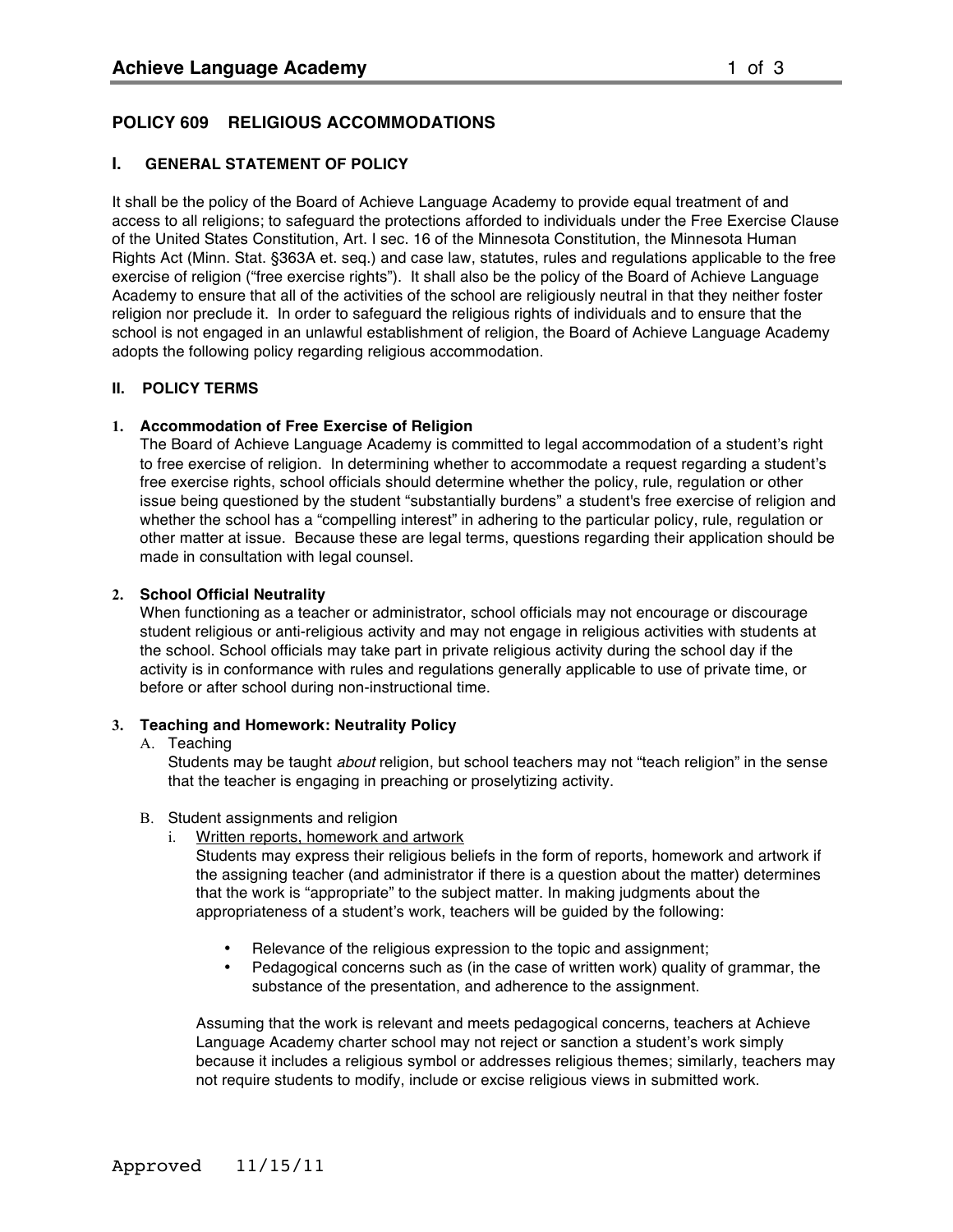Teachers at Achieve Language Academy charter school must ensure that oral presentations made by students on religious subjects do not subject other students to unwelcome religious persuasion, coercion or proselytizing.

## **4. Student Religious Activities**

The students of Achieve Language Academy charter school have the right to engage in religious activities during the school day so long as those activities do not interfere with the rights of others and so long as students conform to the rules that normally apply to any given setting.

- A. Student prayer and religious discussion during the school day Students have the right to pray individually or to pray in groups and/or engage in religious discussions during the school day when they are not engaged in school activities and instruction, subject to the same rules of order as apply to other student speech. Prayer or other religious discussion shall not interfere with the rights of others.
- B. Student participation in before/after school events with religious content Students may participate in religious activities before or after school on the same terms as apply to participation in non-curriculum activities on the school premises.
- C. Student-led prayers at graduation or other ceremonies The Board shall consider a request for student-led prayers at graduation or other ceremonies on a case by case basis in consultation with legal counsel. School officials may not in any way organize a religious ceremony that is sponsored by the school.
- D. Non-coercion

A student's right to engage in voluntary prayer or religious discussion or activity does not include the right to coerce others into participating and does not include the right to have a captive audience listen to the prayer or discussion or to engage in the religious activity.

E. Religious harassment and/or discrimination prohibited School officials shall ensure that students are not discriminated against in violation of the Board's policy on Religious Harassment.

### **5. Student Dress**

The Board of Achieve Language Academy charter school has adopted a general dress code for its students. Individual students may be exempt from these dress code rules if the administration determines that an accommodation is necessary to protect the student's free exercise rights. The dress code policy shall not be implemented in a way that restricts opportunities to participate in school activities. The dress code policy is not intended to, and shall not be implemented in a way that promotes a particular religion or particular religious customs.

### **6. Holidays**

Teachers at Achieve Language Academy charter school may teach about religious holidays, and may celebrate the non-religious aspects of a religious holiday. Neither teachers nor school officials, however, shall observe the holidays as religious events. School officials should typically excuse students who do not wish to participate in holiday events.